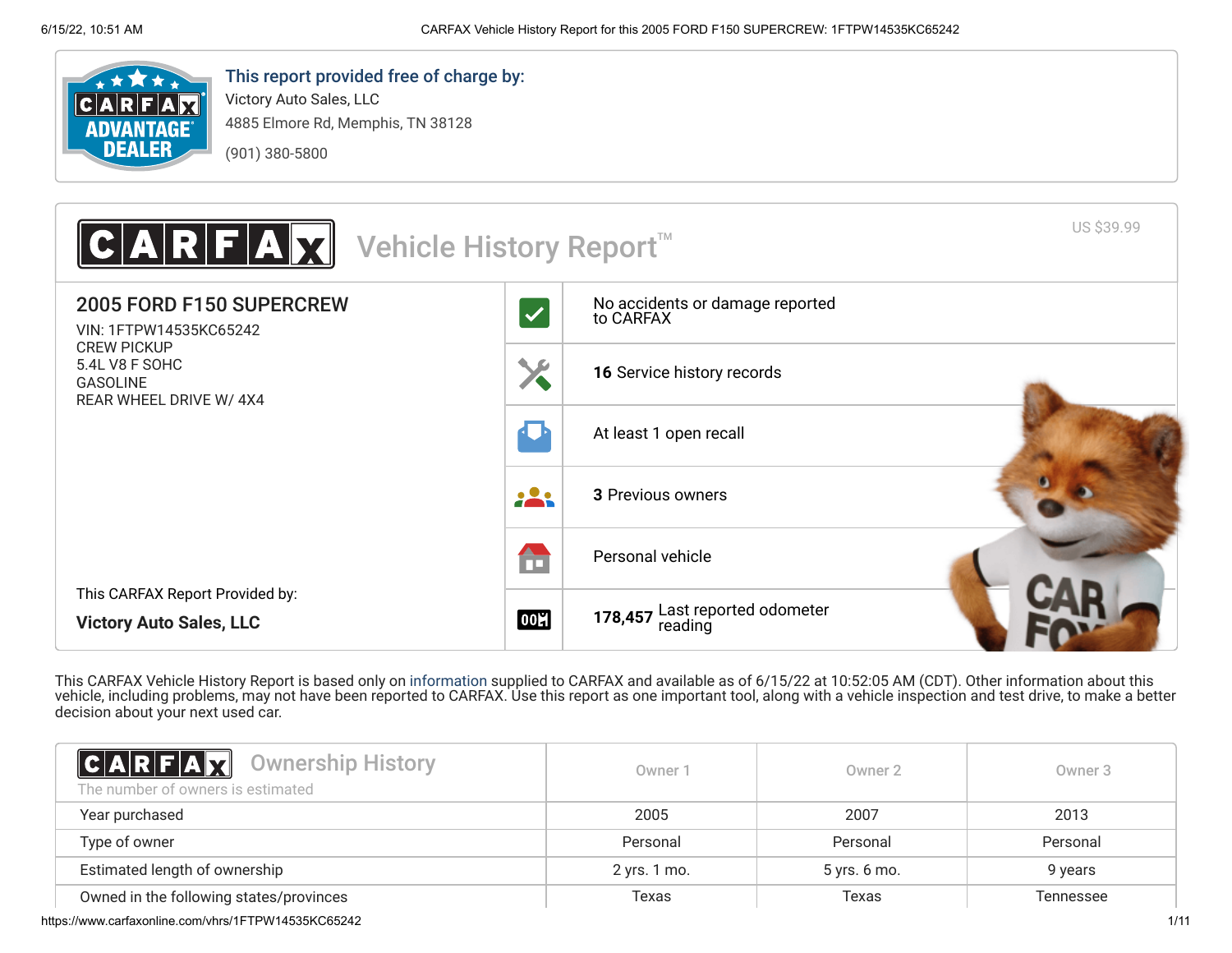| Estimated miles driven per year           | 761    | 12712/vr<br>∵∨ /ت<br>ີ. |         |
|-------------------------------------------|--------|-------------------------|---------|
| l odometer reading<br>∣ aet ran∩r<br>ה ה־ | 10 010 | 125564                  | 178,457 |

| $ C A R F A \vec{X}$<br>Title History<br>CARFAX guarantees the information in this section | Owner 1           | Owner 2           | Owner 3           |
|--------------------------------------------------------------------------------------------|-------------------|-------------------|-------------------|
| Salvage   Junk   Rebuilt   Fire   Flood   Hail   Lemon                                     | <b>Guaranteed</b> | <b>Guaranteed</b> | <b>Guaranteed</b> |
|                                                                                            | No Problem        | No Problem        | No Problem        |
| Not Actual Mileage   Exceeds Mechanical Limits                                             | <b>Guaranteed</b> | <b>Guaranteed</b> | <b>Guaranteed</b> |
|                                                                                            | No Problem        | No Problem        | No Problem        |



**GUARANTEED** - None of these major title problems were reported by a state Department of Motor Vehicles (DMV). If you find that any of these title problems were reported by a DMV and not included in this report, CARFAX will buy this vehicle back. [Register](https://www.carfax.com/Service/bbg) | [View Terms](http://www.carfaxonline.com/legal/bbgTerms) | [View Certificate](https://www.carfaxonline.com/vhrs/1FTPW14535KC65242)

<span id="page-1-0"></span>

| <b>Additional History</b><br>C A R F<br>Not all accidents / issues are reported to CARFAX                                                                                                                   | Owner 1                                   | Owner 2                 | Owner 3                 |
|-------------------------------------------------------------------------------------------------------------------------------------------------------------------------------------------------------------|-------------------------------------------|-------------------------|-------------------------|
| <b>Total Loss</b>                                                                                                                                                                                           | No Issues Reported                        | No Issues Reported      | No Issues Reported      |
| No total loss reported to CARFAX.                                                                                                                                                                           |                                           | $\blacktriangledown$    | $\blacktriangledown$    |
| <b>Structural Damage</b>                                                                                                                                                                                    | No Issues Reported                        | No Issues Reported      | No Issues Reported      |
| No structural damage reported to CARFAX.                                                                                                                                                                    |                                           | $\blacktriangledown$    | $\blacktriangledown$    |
| Airbag Deployment                                                                                                                                                                                           | No Issues Reported                        | No Issues Reported      | No Issues Reported      |
| No airbag deployment reported to CARFAX.                                                                                                                                                                    |                                           | $\overline{\checkmark}$ | $\blacktriangledown$    |
| <b>Odometer Check</b>                                                                                                                                                                                       | No Issues Indicated                       | No Issues Indicated     | No Issues Indicated     |
| No indication of an odometer rollback.                                                                                                                                                                      |                                           | $\blacktriangledown$    | $\blacktriangledown$    |
| Accident / Damage                                                                                                                                                                                           | No Issues Reported                        | No Issues Reported      | No Issues Reported      |
| No accidents or damage reported to CARFAX.                                                                                                                                                                  |                                           | $\blacktriangledown$    | $\blacktriangledown$    |
| <b>Manufacturer Recall</b><br>At least 1 manufacturer recall requires service. Locate an authorized<br>Ford or Lincoln Mercury dealer or call 866-436-7332 to obtain more<br>information about this recall. | $\vert \checkmark$<br>No Recalls Reported | <b>Recall Reported</b>  | No New Recalls Reported |
| <b>Basic Warranty</b><br>Original warranty estimated to have expired.                                                                                                                                       | <b>Warranty Expired</b>                   | <b>Warranty Expired</b> | <b>Warranty Expired</b> |

<span id="page-1-1"></span>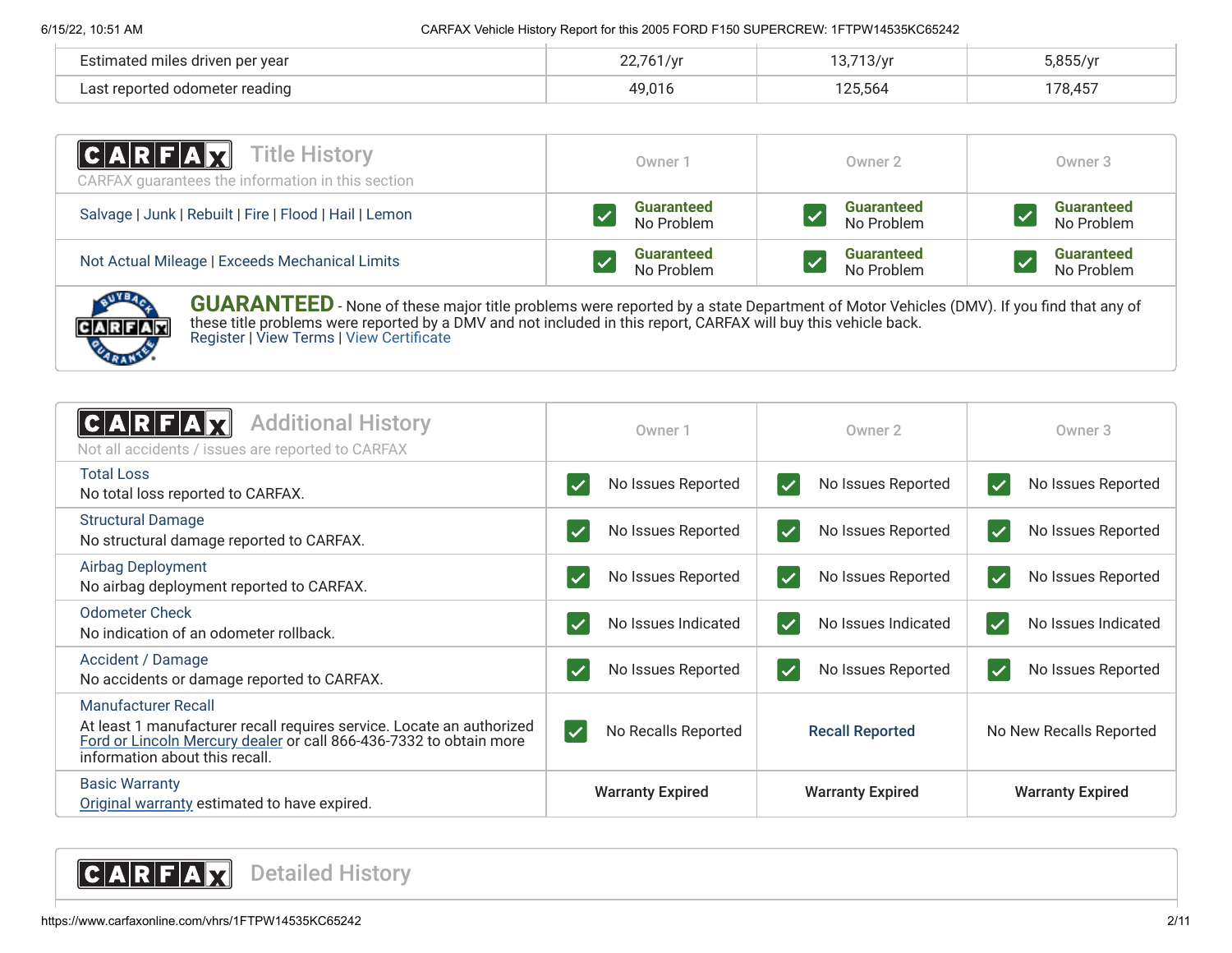| Owner 1<br>Purchased: 2005 |                |                                                                                | <b>Personal Vehicle</b><br>22,761 mi/yr                                                                      |
|----------------------------|----------------|--------------------------------------------------------------------------------|--------------------------------------------------------------------------------------------------------------|
| Date                       | <b>Mileage</b> | <b>Source</b>                                                                  | <b>Comments</b>                                                                                              |
| 12/29/2004                 |                | <b>NICB</b>                                                                    | Vehicle manufactured and shipped to original dealer                                                          |
| 01/10/2005                 | 5              | Texas<br><b>Inspection Station</b><br>Tomball, TX                              | Passed emissions or safety inspection                                                                        |
| 01/11/2005                 |                | <b>Service Facility</b>                                                        | Vehicle serviced<br>- Wheels checked<br>- Safety inspection performed<br>- Anti-theft/keyless system checked |
| 03/08/2005                 | 20             | Service Plan Co.<br>Cypress, TX                                                | Service contract issued                                                                                      |
| 03/08/2005                 |                | Texas<br>Motor Vehicle Dept.<br>Cypress, TX                                    | Titled or registered as personal vehicle                                                                     |
| 04/19/2005                 |                | Texas<br>Motor Vehicle Dept.<br>Cypress, TX<br>Title #10131238447153723        | Title issued or updated<br>- First owner reported<br>- Loan or lien reported                                 |
| 03/01/2006                 |                | Texas<br>Motor Vehicle Dept.<br>Cypress, TX<br>Title #10131238447153723        | Registration issued or renewed<br>- Loan or lien reported<br>- Passed safety inspection                      |
| 01/27/2007                 | 45,690         | Texas<br><b>Inspection Station</b><br>Houston, TX                              | Passed safety inspection<br>- Passed emissions inspection                                                    |
| 03/01/2007                 |                | Texas<br>Motor Vehicle Dept.<br>Cypress, TX<br>Title #10131238447153723        | Registration issued or renewed<br>- Loan or lien reported<br>- Passed safety inspection                      |
| 04/18/2007                 |                | Dealer Inventory<br>Tomball, TX                                                | Vehicle offered for sale                                                                                     |
| 05/03/2007                 | 49,016         | Tomball Ford<br>Tomball, TX<br>281-351-3000<br>tomballford.com                 | Vehicle sold                                                                                                 |
|                            |                | $\blacktriangleright$ 4.5 / 5.0 161 Verified Reviews<br>263 Customer Favorites |                                                                                                              |

<span id="page-2-0"></span> $\sim$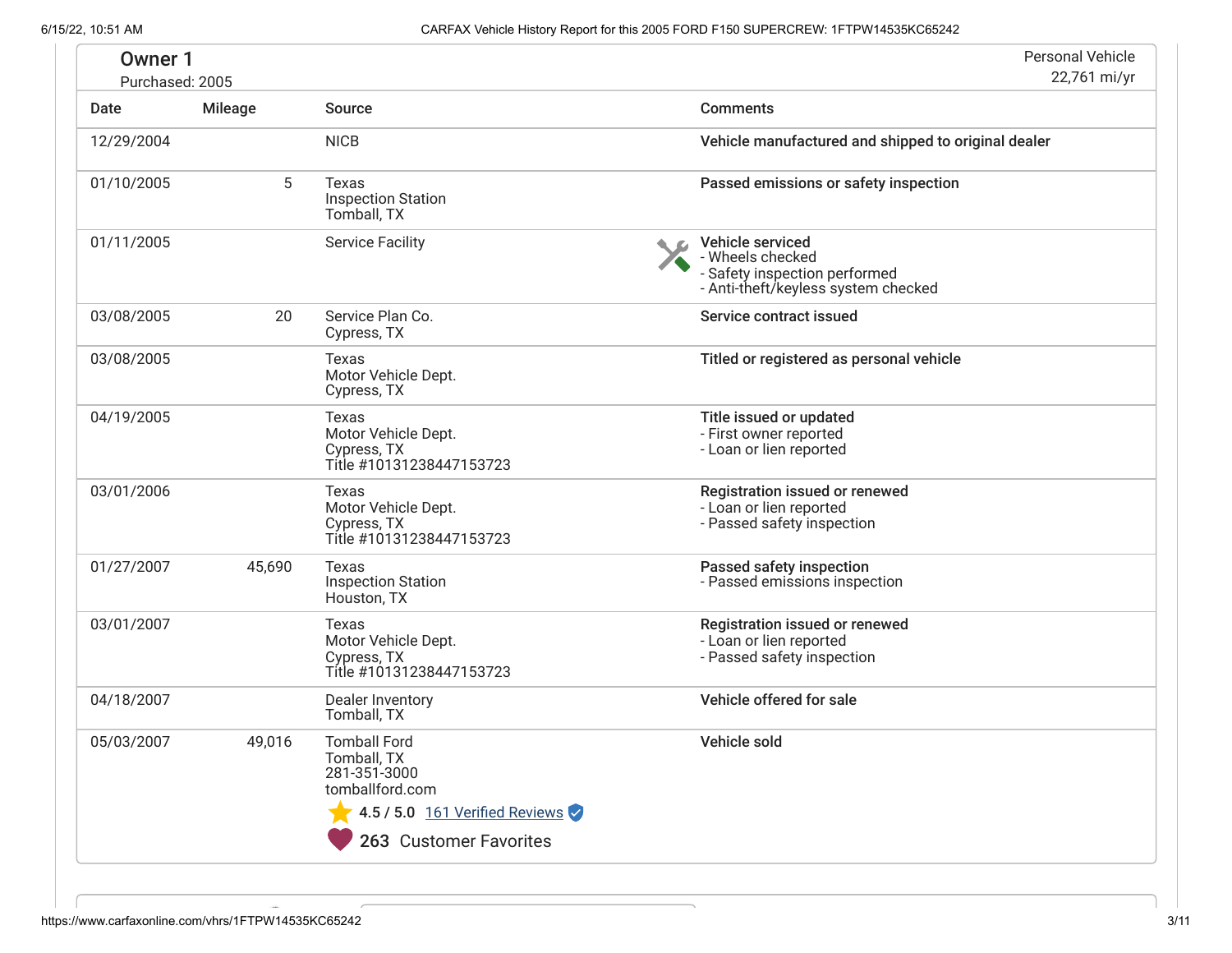| <b>Owner 2</b><br>Purchased: 2007 | CAR<br>FOX     | Low mileage! This owner drove less than the<br>industry average of 15,000 miles per year. | <b>Personal Vehicle</b><br>13,713 mi/yr                                                                                                                                                                                                                                                                                                                                                                                                                                                                                 |
|-----------------------------------|----------------|-------------------------------------------------------------------------------------------|-------------------------------------------------------------------------------------------------------------------------------------------------------------------------------------------------------------------------------------------------------------------------------------------------------------------------------------------------------------------------------------------------------------------------------------------------------------------------------------------------------------------------|
| Date                              | <b>Mileage</b> | <b>Source</b>                                                                             | <b>Comments</b>                                                                                                                                                                                                                                                                                                                                                                                                                                                                                                         |
| 06/08/2007                        | 49,019         | Texas<br>Motor Vehicle Dept.<br>Spring, TX                                                | <b>Odometer reading reported</b>                                                                                                                                                                                                                                                                                                                                                                                                                                                                                        |
| 12/06/2007                        |                | Ford Motor Company                                                                        | Manufacturer Customer Satisfaction Program issued<br>- Program #07M08 EXTENDED WARRANTY COVERAGE ON FUEL<br>- INJECTORS                                                                                                                                                                                                                                                                                                                                                                                                 |
|                                   |                |                                                                                           | Locate an authorized Ford or Lincoln dealer or call 866-436-7332<br>to obtain more information                                                                                                                                                                                                                                                                                                                                                                                                                          |
| 03/01/2008                        |                | Texas<br>Motor Vehicle Dept.<br>Spring, TX<br>Title #10127939224101219                    | <b>Registration issued or renewed</b><br>- New owner reported<br>- Passed safety inspection                                                                                                                                                                                                                                                                                                                                                                                                                             |
| 03/04/2008                        | 65,517         | Texas<br><b>Inspection Station</b><br>Spring, TX                                          | Passed emissions inspection                                                                                                                                                                                                                                                                                                                                                                                                                                                                                             |
| 06/18/2008                        |                | Ford Motor Company                                                                        | Manufacturer Safety recall issued<br>- NHTSA #08V208000<br>- Recall #08S05 BRAKE BOOSTER VACUUM HOSE<br>- REPLACEMENT<br>- Status: Remedy Available                                                                                                                                                                                                                                                                                                                                                                     |
|                                   |                |                                                                                           | Locate an authorized Ford or Lincoln dealer or call 866-436-7332<br>to obtain more information                                                                                                                                                                                                                                                                                                                                                                                                                          |
|                                   |                |                                                                                           | Learn more about this recall                                                                                                                                                                                                                                                                                                                                                                                                                                                                                            |
| DEPLETED.                         |                |                                                                                           | Description: FORD IS RECALLING 605,684 MY 2005-2006 F-150 AND LINCOLN MARK LT VEHICLES EQUIPPED WITH 5.4L 3-VALVE ENGINES. THE BRAKE<br>BOOSTER VACUUM SUPPLY HOSE ATTACHED TO THE INTAKE MANIFOLD FITTING MAY SWELL OVER TIME AND LOSE RETENTION FORCE. THIS<br>CONDITION COULD ALLOW THE HOSE TO BECOME DETACHED FROM THE FITTING DURING AN INTAKE MANIFOLD BACKFIRE. SHOULD THE HOSE<br>DETACH FROM THE INTAKE MANIFOLD, SEVERAL BRAKE APPLICATIONS WITH POWER ASSIST WILL BE AVAILABLE BEFORE THE VACUUM RESERVE IS |
|                                   |                | PEDAL EFFORT. REDUCED VEHICLE BRAKING COULD LEAD TO A CRASH.                              | ONCE THE BRAKE BOOSTER VACUUM RESERVE IS DEPLETED, THE DRIVER WILL HAVE FOUNDATION BRAKE FUNCTION, BUT WITH INCREASED BRAKE                                                                                                                                                                                                                                                                                                                                                                                             |
|                                   |                | 2008. OWNERS MAY CONTACT FORD AT 1-866-436-7332.                                          | Remedy: DEALERS WILL REPLACE A RUBBER HOSE ON THE BRAKE BOOSTER VACUUM SUPPLY TUBE ASSEMBLY. THE RECALL BEGAN ON JUNE 27,                                                                                                                                                                                                                                                                                                                                                                                               |
| 03/01/2009                        |                | Texas                                                                                     | Registration issued or renewed                                                                                                                                                                                                                                                                                                                                                                                                                                                                                          |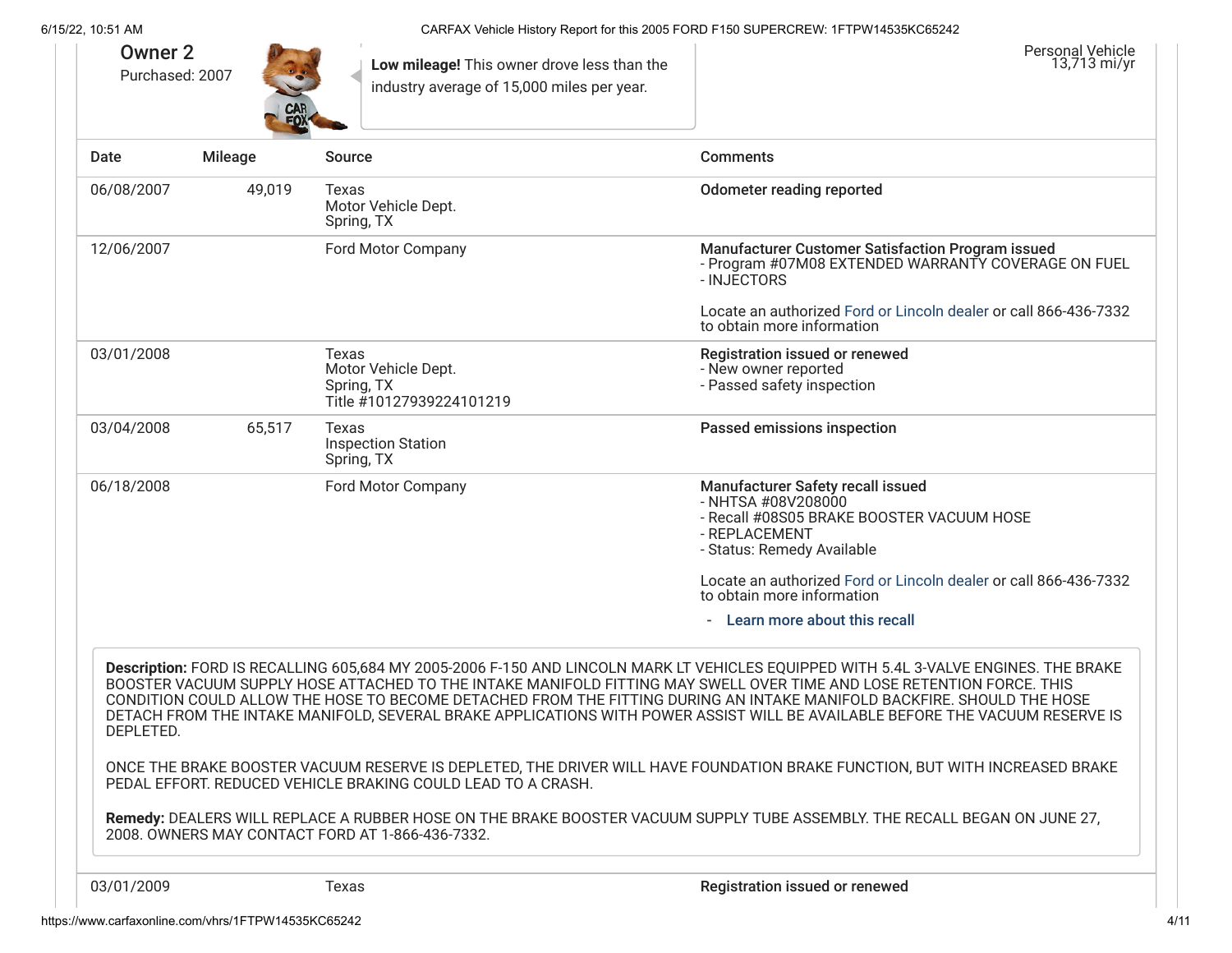| 6/15/22, 10:51 AM                    |        |                                                                                                                    | CARFAX Vehicle History Report for this 2005 FORD F150 SUPERCREW: 1FTPW14535KC65242                                                                                                                                                                                                                                                                                                                                                                                                                         |
|--------------------------------------|--------|--------------------------------------------------------------------------------------------------------------------|------------------------------------------------------------------------------------------------------------------------------------------------------------------------------------------------------------------------------------------------------------------------------------------------------------------------------------------------------------------------------------------------------------------------------------------------------------------------------------------------------------|
|                                      |        | Motor Vehicle Dept.<br>Spring, TX<br>Title #10127939224101219                                                      | - Passed safety inspection                                                                                                                                                                                                                                                                                                                                                                                                                                                                                 |
| 04/29/2009                           | 81,352 | Texas<br><b>Inspection Station</b><br>Spring, TX                                                                   | Passed emissions inspection                                                                                                                                                                                                                                                                                                                                                                                                                                                                                |
| 07/18/2009                           | 84,496 | Ripley Muffler and Brake<br>Houston, TX<br>281-444-3885<br>4.7 / 5.0 43 Verified Reviews<br>108 Customer Favorites | Vehicle serviced<br>- Alignment performed<br>- Exhaust system checked                                                                                                                                                                                                                                                                                                                                                                                                                                      |
| 03/31/2010                           |        | Texas<br>Motor Vehicle Dept.<br>Spring, TX<br>Title #10127939224101219                                             | Registration issued or renewed<br>- Passed safety inspection                                                                                                                                                                                                                                                                                                                                                                                                                                               |
| 06/06/2010                           | 98,686 | Texas<br><b>Inspection Station</b><br>Spring, TX                                                                   | Passed emissions inspection                                                                                                                                                                                                                                                                                                                                                                                                                                                                                |
| 04/12/2011                           |        | Ford Motor Company                                                                                                 | Manufacturer Safety recall issued<br>- NHTSA #11V107000<br>- Recall #11S18 CLOCKSPRING TO DRIVER SIDE FRONTAL<br>- AIR BAG WIRE HARNESS REPLACEMENT<br>- Status: Remedy Available                                                                                                                                                                                                                                                                                                                          |
|                                      |        |                                                                                                                    | Locate an authorized Ford or Lincoln dealer or call 866-436-7332<br>to obtain more information                                                                                                                                                                                                                                                                                                                                                                                                             |
|                                      |        |                                                                                                                    | - Learn more about this recall                                                                                                                                                                                                                                                                                                                                                                                                                                                                             |
| INDICATING THAT SERVICE IS REQUIRED. |        |                                                                                                                    | Description: FORD IS RECALLING CERTAIN MODEL YEAR 2004-2006 F-150 PICK UP TRUCKS AS WELL AS CERTAIN MODEL YEAR 2006 LINCOLN MARK<br>LT VEHICLES. IF THE CLOCKSPRING JUMPER WIRE COMES IN CONTACT WITH THE DRIVER SIDE FRONTAL AIR BAG LOWER HORN PLATE, THE WIRE<br>INSULATION MAY BECOME CHAFED, CREATING A POTENTIAL FOR A SHORT CIRCUIT. IF THIS OCCURS THE AIR BAG WARNING LAMP MAY ILLUMINATE                                                                                                         |
| OCCURRING WHILE IN MOTION.           |        |                                                                                                                    | THE DRIVER SIDE FRONTAL AIR BAG COULD INADVERTENTLY DEPLOY INCREASING THE RISK OF INJURY OR LOSS OF VEHICLE CONTROL IF                                                                                                                                                                                                                                                                                                                                                                                     |
|                                      |        |                                                                                                                    | Remedy: FORD WILL NOTIFY OWNERS AND INSTRUCT THEM TO TAKE THEIR VEHICLES TO A FORD OR LINCOLN/MERCURY DEALER TO HAVE A NEW<br>CLOCKSPRING JUMPER WIRE INSTALLED THAT INCORPORATES A PROTECTIVE MESH COVER. REPAIRS WILL BE PERFORMED FREE OF CHARGE. THIS<br>SAFETY RECALL BEGAN ON SOME VEHICLES IN MARCH 2011. THE RECALL CAMPAIGN ON THE EXPANDED POPULATION IS EXPECTED TO BEGIN ON<br>OR ABOUT MAY 9, 2011. OWNERS MAY CONTACT THE FORD MOTOR COMPANY CUSTOMER RELATIONSHIP CENTER AT 1-866-436-7332. |
| 07/29/2011                           |        | Texas<br>Motor Vehicle Dept.<br>Spring, TX<br>Title #10127939224101219                                             | Registration issued or renewed<br>- Passed safety inspection<br>- Vehicle color noted as Black                                                                                                                                                                                                                                                                                                                                                                                                             |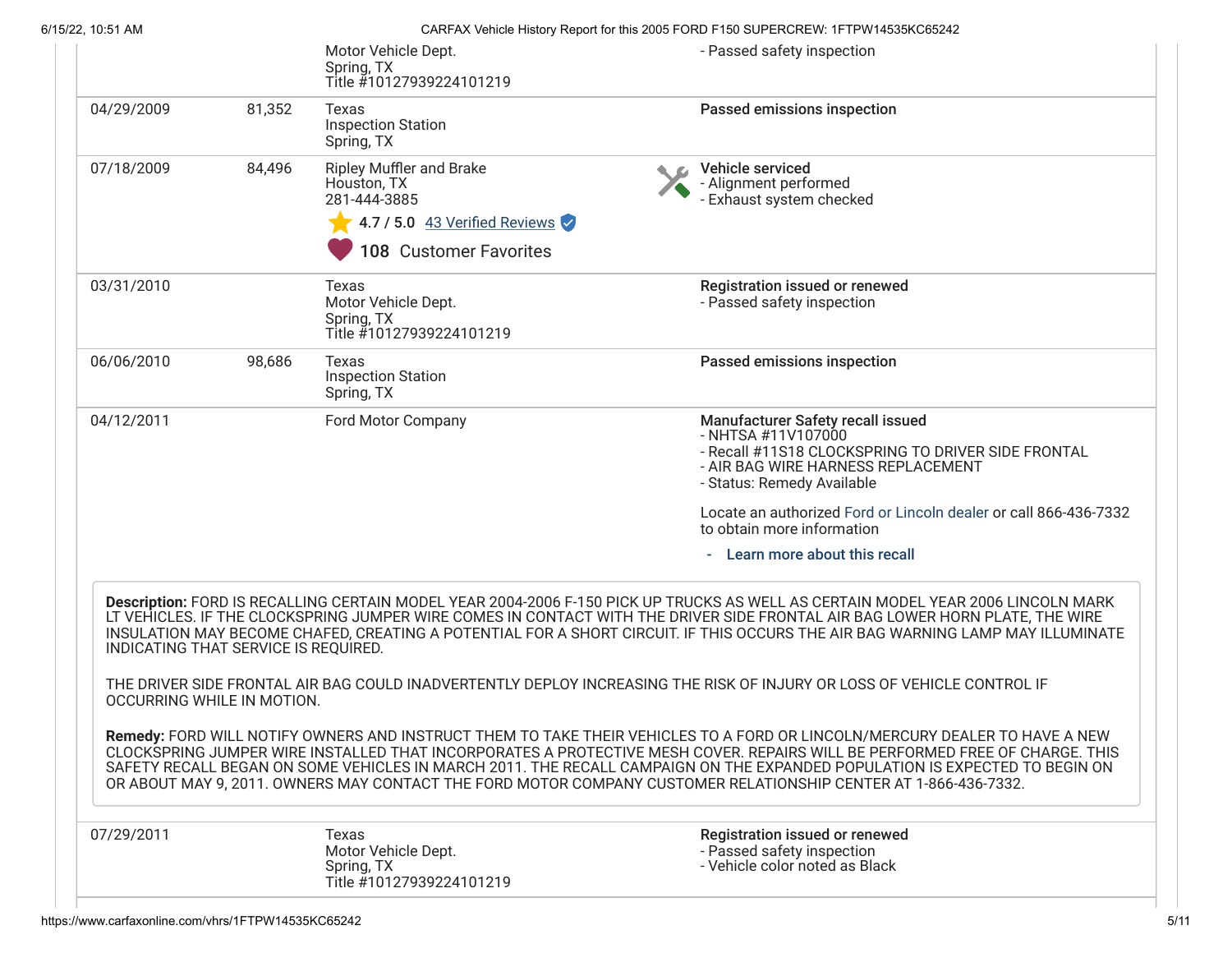| 6/15/22, 10:51 AM                 |         |                                                                                                                                            | CARFAX Vehicle History Report for this 2005 FORD F150 SUPERCREW: 1FTPW14535KC65242             |
|-----------------------------------|---------|--------------------------------------------------------------------------------------------------------------------------------------------|------------------------------------------------------------------------------------------------|
| 08/10/2011                        | 113,092 | Texas<br><b>Inspection Station</b><br>Spring, TX                                                                                           | Passed emissions inspection                                                                    |
| 03/23/2012                        | 117,730 | Vic Auto<br>Spring, TX<br>281-370-0101<br>vicautoservices.com/                                                                             | Vehicle serviced<br>- Transmission rebuilt<br>- Fuel injection system flushed/serviced         |
| 07/01/2012                        |         | Texas<br>Motor Vehicle Dept.<br>Spring, TX<br>Title #10127939224101219                                                                     | Registration issued or renewed<br>- Passed safety inspection<br>- Vehicle color noted as Black |
| 12/31/2012                        | 125,399 | <b>Auto Auction</b>                                                                                                                        | Listed as a dealer vehicle<br>- Vehicle sold                                                   |
|                                   |         | CAR<br>Fox                                                                                                                                 | Millions of used vehicles are bought and sold at auction<br>every year.                        |
| 01/08/2013                        |         | <b>Tomball Ford</b><br>Tomball, TX<br>281-351-3000<br>tomballford.com<br>4.5 / 5.0 161 Verified Reviews<br>263 Customer Favorites          | Vehicle offered for sale                                                                       |
| 01/22/2013                        |         | Tomball Dodge Chrysler Jeep<br>Tomball, TX<br>281-351-2000<br>tomballdodge.com<br>4.0 / 5.0 199 Verified Reviews<br>263 Customer Favorites | Vehicle serviced<br>- Vehicle washed/detailed                                                  |
| 04/08/2013                        | 125,564 | <b>Auto Auction</b>                                                                                                                        | Listed as a dealer vehicle<br>- Vehicle sold                                                   |
|                                   |         |                                                                                                                                            |                                                                                                |
| <b>Owner 3</b><br>Purchased: 2013 |         | Low mileage! This owner drove less than the<br>industry average of 15,000 miles per year.                                                  | <b>Personal Vehicle</b><br>5,855 mi/yr                                                         |
| Date                              | Mileage | Source                                                                                                                                     | <b>Comments</b>                                                                                |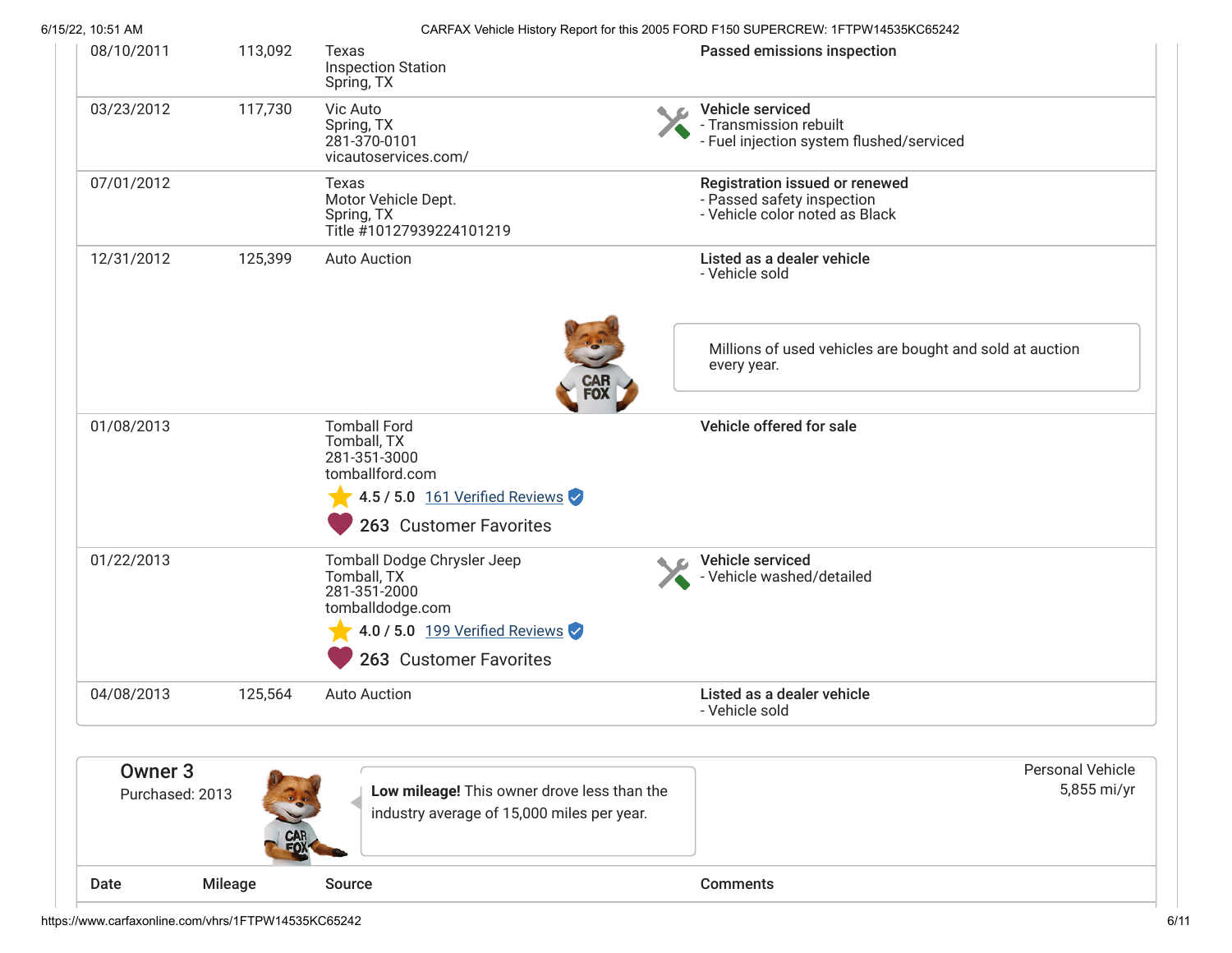| 04/13/2013 | 125,566 | Tennessee<br>Motor Vehicle Dept.                                                                                                        | Vehicle purchase reported                                                                                                                  |
|------------|---------|-----------------------------------------------------------------------------------------------------------------------------------------|--------------------------------------------------------------------------------------------------------------------------------------------|
| 05/08/2013 |         | Tennessee<br>Motor Vehicle Dept.<br>Cordova, TN<br>Title #90905919                                                                      | Title or registration issued<br>- New owner reported<br>- Vehicle color noted as Black                                                     |
| 06/13/2013 |         | Tennessee<br>Motor Vehicle Dept.<br>Cordova, TN<br>Title #91199296                                                                      | Title or registration issued<br>- Correction to record<br>- Vehicle color noted as Black                                                   |
| 04/15/2014 |         | Tennessee<br>Motor Vehicle Dept.<br>Cordova, TN<br>Title #91199296                                                                      | Registration issued or renewed<br>- Vehicle color noted as Black                                                                           |
| 03/23/2015 |         | Tennessee<br>Motor Vehicle Dept.<br>Cordova, TN<br>Title #91199296                                                                      | Registration issued or renewed<br>- Vehicle color noted as Black                                                                           |
| 12/22/2015 |         | Tennessee<br>Motor Vehicle Dept.<br>Cordova, TN<br>Title #91199296                                                                      | Title or registration issued<br>- Registration updated when owner moved the vehicle to a new<br>location<br>- Vehicle color noted as Black |
| 03/29/2016 |         | Tennessee<br>Motor Vehicle Dept.<br>Cordova, TN<br>Title #91199296                                                                      | Registration issued or renewed<br>- Vehicle color noted as Black                                                                           |
| 01/09/2017 |         | <b>Tennessee</b><br>Motor Vehicle Dept.<br>Oakland, TN<br>Title #91199296                                                               | Title or registration issued<br>- Registration updated when owner moved the vehicle to a new<br>location<br>- Vehicle color noted as Black |
| 02/23/2017 |         | Tennessee<br>Motor Vehicle Dept.<br>Oakland, TN<br>Title #91199296                                                                      | Registration issued or renewed<br>- Vehicle color noted as Black                                                                           |
| 03/15/2018 |         | Tennessee<br>Motor Vehicle Dept.<br>Oakland, TN<br>Title #91199296                                                                      | Registration issued or renewed<br>- Vehicle color noted as Black                                                                           |
| 07/08/2018 | 141,027 | Valvoline Instant Oil Change<br>Olive Branch, MS<br>662-893-3440<br>vioc.com<br>4.6 / 5.0 85 Verified Reviews<br>165 Customer Favorites | Vehicle serviced<br>- Air filter replaced<br>- Oil and filter changed                                                                      |
| 03/06/2019 |         | Tennessee                                                                                                                               | Title or registration issued                                                                                                               |

https://www.carfaxonline.com/vhrs/1FTPW14535KC65242 7/11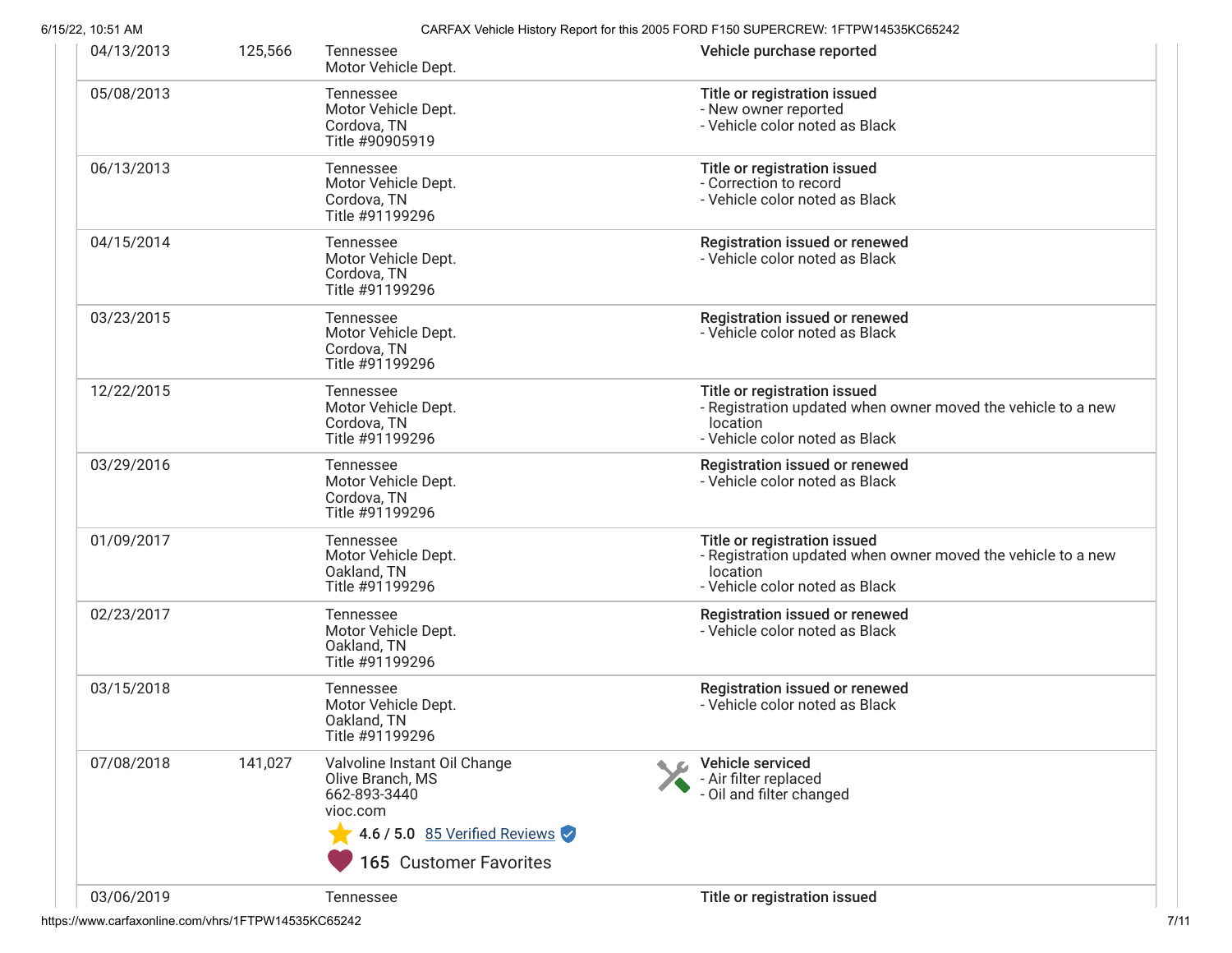|            |         | Motor Vehicle Dept.<br>Oakland, TN<br>Title #91199296                                                                                                                           | - Vehicle color noted as Black                                                        |
|------------|---------|---------------------------------------------------------------------------------------------------------------------------------------------------------------------------------|---------------------------------------------------------------------------------------|
| 05/10/2019 | 145,819 | Valvoline Instant Oil Change<br>Olive Branch, MS<br>662-893-3440<br>vioc.com<br>4.6 / 5.0 85 Verified Reviews<br>165 Customer Favorites                                         | Vehicle serviced<br>- Oil and filter changed                                          |
| 06/27/2019 | 146,888 | Gateway Tire & Service Center - Church Road<br>Horn Lake, MS<br>662-393-7344<br>gatewaytire.net/<br>$\blacktriangleright$ 4.7 / 5.0 26 Verified Reviews<br>2 Customer Favorites | Vehicle serviced                                                                      |
| 06/11/2020 |         | Tennessee<br>Motor Vehicle Dept.<br>Oakland, TN<br>Title #91199296                                                                                                              | Registration issued or renewed<br>- Vehicle color noted as Black                      |
| 07/26/2020 | 158,130 | Valvoline Instant Oil Change<br>Memphis, TN<br>901-368-0996<br>vioc.com<br>4.6 / 5.0 111 Verified Reviews<br>243 Customer Favorites                                             | Vehicle serviced<br>- Oil and filter changed                                          |
| 12/02/2020 |         | Valvoline Instant Oil Change<br>Lakeland, TN<br>901-388-7289<br>vioc.com<br>4.3 / 5.0 $105$ Verified Reviews<br>155 Customer Favorites                                          | Vehicle serviced<br>- Front wiper blades/refills replaced<br>- Oil and filter changed |
| 03/19/2021 | 158,955 | Valvoline Instant Oil Change<br>Cordova, TN<br>901-751-8451<br>vioc.com<br>4.6 / 5.0 123 Verified Reviews<br>247 Customer Favorites                                             | C Vehicle serviced<br>- Air filter replaced<br>- Oil and filter changed               |
| 03/31/2021 |         | Tennessee<br>Motor Vehicle Dept.<br>Oakland, TN                                                                                                                                 | Registration issued or renewed<br>- Vehicle color noted as Black                      |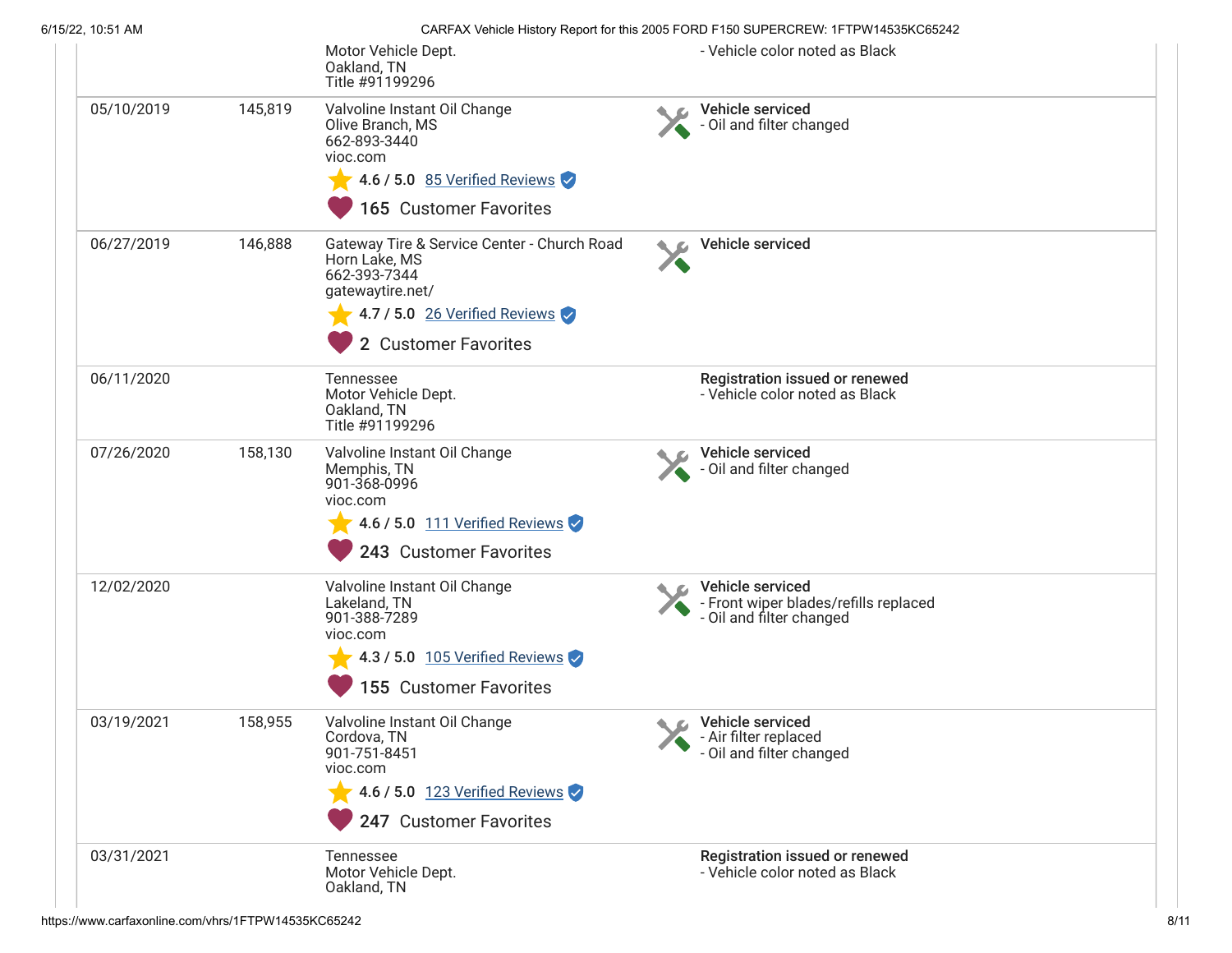|            |         | Title #91199296                                                                                                                                            |                                                                                    |
|------------|---------|------------------------------------------------------------------------------------------------------------------------------------------------------------|------------------------------------------------------------------------------------|
| 06/07/2021 | 162,738 | Valvoline Instant Oil Change<br>Cordova, TN<br>901-751-8451<br>vioc.com<br>4.6 / 5.0 $123$ Verified Reviews<br>247 Customer Favorites                      | Vehicle serviced<br>- Oil and filter changed                                       |
| 09/13/2021 | 166,723 | Express Oil Change & Tire Engineers<br>Arlington, TX<br>901-384-7182<br>expressoil.com<br>4.8 / 5.0 44 Verified Reviews<br>22 Customer Favorites           | Vehicle serviced<br>- Maintenance inspection completed<br>- Oil and filter changed |
| 11/15/2021 | 170,423 | Valvoline Instant Oil Change<br>Lakeland, TN<br>901-388-7289<br>vioc.com<br>$\blacktriangleright$ 4.3 / 5.0 105 Verified Reviews<br>155 Customer Favorites | Vehicle serviced<br>- Oil and filter changed                                       |
| 01/12/2022 | 173,866 | Valvoline Instant Oil Change<br>Olive Branch, MS<br>662-893-3440<br>vioc.com<br>4.6 / 5.0 85 Verified Reviews<br><b>165 Customer Favorites</b>             | Vehicle serviced<br>- Oil and filter changed                                       |
| 03/08/2022 | 177,053 | Valvoline Instant Oil Change<br>Lakeland, TN<br>901-388-7289<br>vioc.com<br>4.3 / 5.0 $105$ Verified Reviews<br>155 Customer Favorites                     | Vehicle serviced<br>- Tire condition and pressure checked                          |
| 03/11/2022 | 177,243 | Valvoline Instant Oil Change<br>Olive Branch, MS<br>662-893-3440<br>vioc.com<br>4.6 / 5.0 85 Verified Reviews<br>165 Customer Favorites                    | Vehicle serviced<br>- Oil and filter changed                                       |
| 04/06/2022 |         | Tennessee                                                                                                                                                  | Registration issued or renewed                                                     |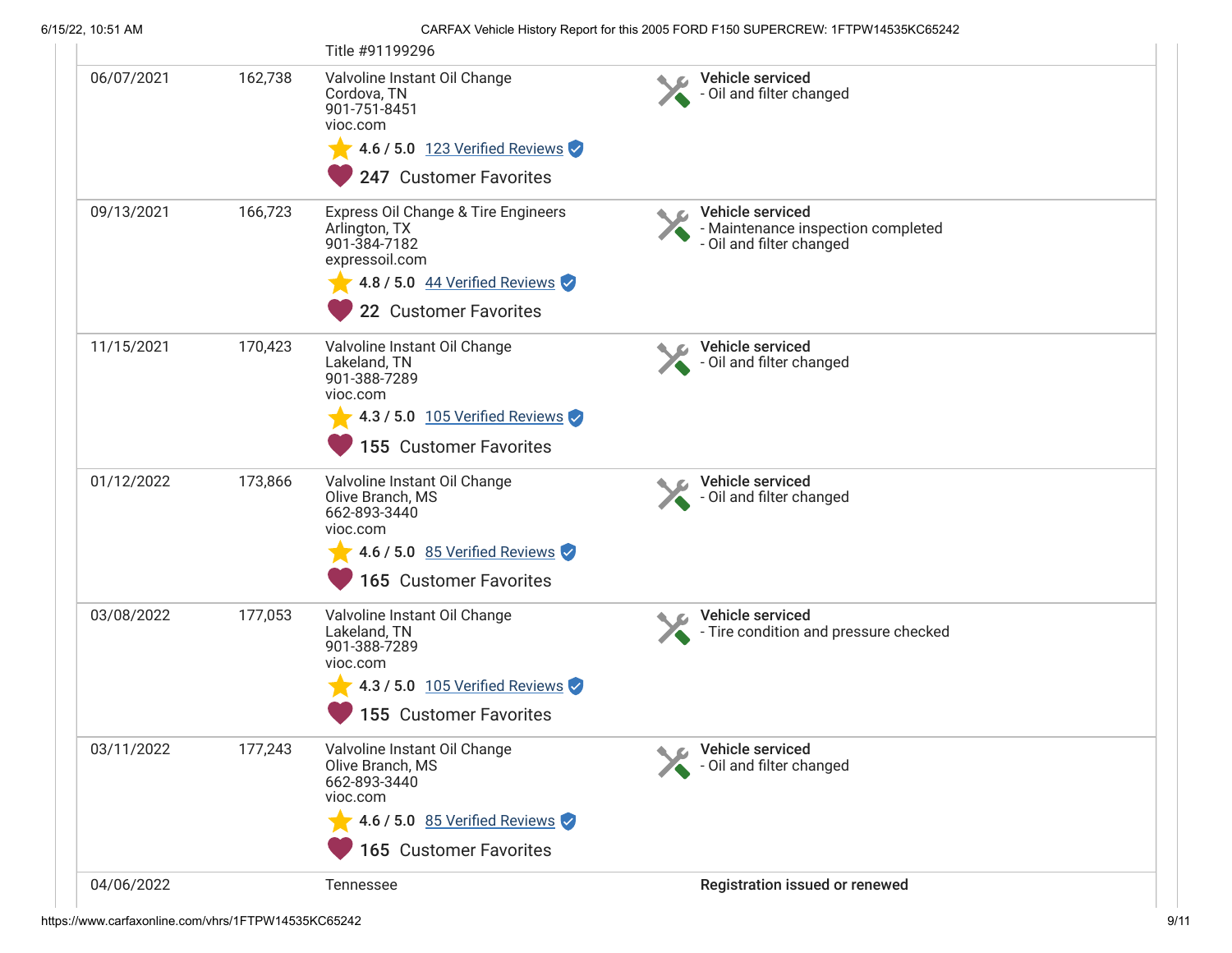|            |         | Motor Vehicle Dept.<br>Oakland, TN<br>Title #91199296 | - Vehicle color noted as Black                                                                                                                           |  |
|------------|---------|-------------------------------------------------------|----------------------------------------------------------------------------------------------------------------------------------------------------------|--|
| 04/23/2022 | 178.457 | Gossett Mazda Hyundai Mitsubishi<br>Memphis, TN       | Vehicle offered for sale                                                                                                                                 |  |
|            |         |                                                       | Have Questions? Consumers, please visit our Help Center at www.carfax.com. Dealers or Subscribers, please visit our Help Center at www.carfaxonline.com. |  |

#### $|C|A|R|F|A|\nabla|$ Glossary

# First Owner

When the first owner(s) obtains a title from a Department of Motor Vehicles as proof of ownership.

# Ford or Lincoln Mercury Recall

The Ford Motor Company provides CARFAX with Field Service Action and recall information regarding safety, compliance and emissions programs announced since 2000 for a specific vehicle. For complete information regarding programs or concerns about this vehicle, please contact a local [Ford or Lincoln Mercury Dealer.](http://www.fordvehicles.com/dealerships/locate/)

# Manufacturer Recall

Automobile manufacturers issue recall notices to inform vehicle owners of a safety defect or failure to meet minimum federal safety or emissions standards. Manufacturer recalls are repaired at no cost to the customer.

# New Owner Reported

When a vehicle is sold to a new owner, the Title must be transferred to the new owner(s) at a Department of Motor Vehicles.

# Ownership History

CARFAX defines an owner as an individual or business that possesses and uses a vehicle. Not all title transactions represent changes in ownership. To provide estimated number of owners, CARFAX proprietary technology analyzes all the events in a vehicle history. Estimated ownership is available for vehicles manufactured after 1991 and titled solely in the US including Puerto Rico. Dealers sometimes opt to take ownership of a vehicle and are required to in the following states: Maine, Massachusetts, New Jersey, Ohio, Oklahoma, Pennsylvania and South Dakota. Please consider this as you review a vehicle's estimated ownership history.

#### Title Issued

A state issues a title to provide a vehicle owner with proof of ownership. Each title has a unique number. Each title or registration record on a CARFAX report does not necessarily indicate a change in ownership. In Canada, a registration and bill of sale are used as proof of ownership.







CARFAX DEPENDS ON ITS SOURCES FOR THE ACCURACY AND RELIABILITY OF ITS INFORMATION. THEREFORE, NO RESPONSIBILITY IS ASSUMED BY CARFAX OR ITS AGENTS FOR ERRORS OR OMISSIONS IN THIS REPORT. CARFAX FURTHER EXPRESSLY DISCLAIMS ALL WARRANTIES, EXPRESS OR IMPLIED, INCLUDING ANY IMPLIED WARRANTIES OF MERCHANTABILITY OR FITNESS FOR A PARTICULAR PURPOSE.

© 2022 CARFAX, Inc., part of S&P Global. All rights reserved. 6/15/22 10:52:05 AM (CDT)